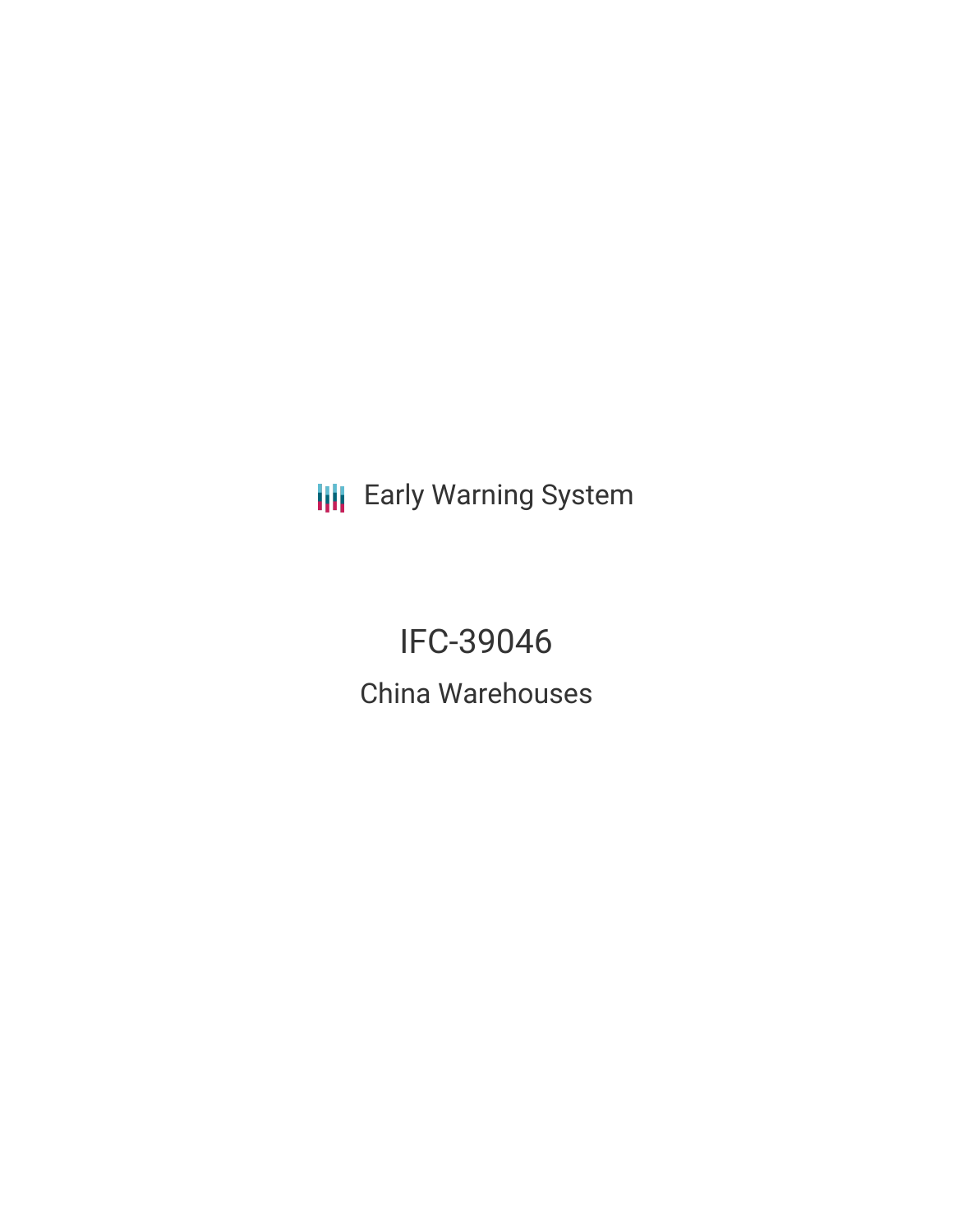## **Quick Facts**

朋

| <b>Countries</b>               | China                                   |
|--------------------------------|-----------------------------------------|
| <b>Financial Institutions</b>  | International Finance Corporation (IFC) |
| <b>Status</b>                  | Proposed                                |
| <b>Bank Risk Rating</b>        | B                                       |
| <b>Voting Date</b>             | 2017-12-15                              |
| <b>Borrower</b>                | ROMA HOLDING COMPANY LIMITED            |
| <b>Sectors</b>                 | Construction                            |
| <b>Investment Type(s)</b>      | Equity                                  |
| <b>Investment Amount (USD)</b> | \$30.00 million                         |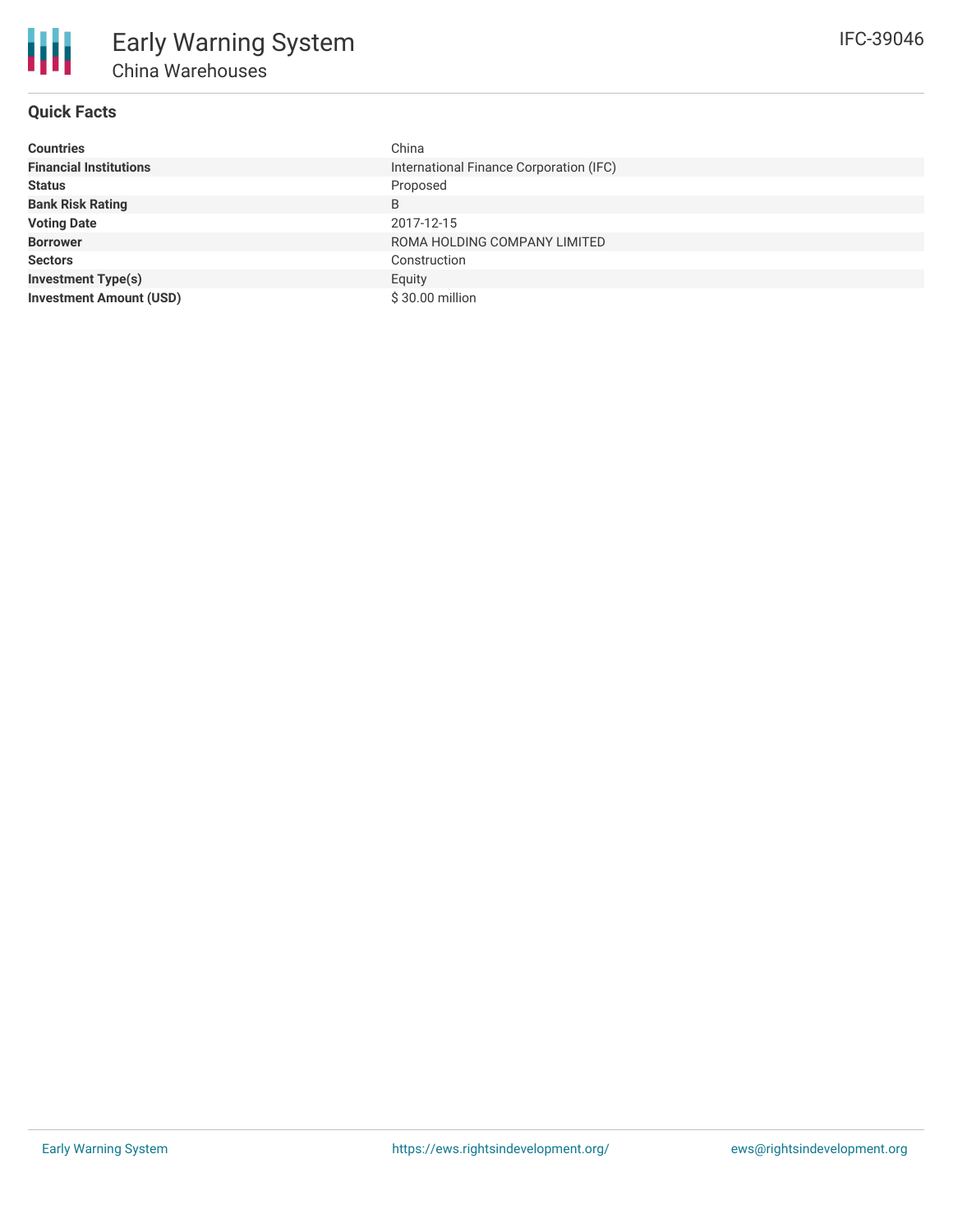

## **Project Description**

According to the IFC website, Carlyle has invited IFC to participate with an equity investment of up to \$30 million in a dedicated co-investment vehicle to develop a modern warehouse platform Roma Holding Company Limited (the Platform). The IFC Asset Management Company is also considering a co-investment. The Platform will develop, build and operate between 10 and 15 warehouses in various cities across China. The warehouses will be built to modern efficient designs incorporating green building technology, and will be leased to third parties such as retail and logistics operators. These warehouses are typically single or double-story structures with a clear net height of up to 9m and with an average size of 110k square meter of total leasable area. All the warehouses are located in large population centers with easy access to major transportation networks and in industrial parks with no or no large residential communities nearby. Two of the warehouses have already began construction with two others in pre-construction phase and the rest are still in pipeline. The targeted tenants of the warehouses are third party logistics providers, e-commerce companies, retailers, or manufacturers with light assembly activities onsite.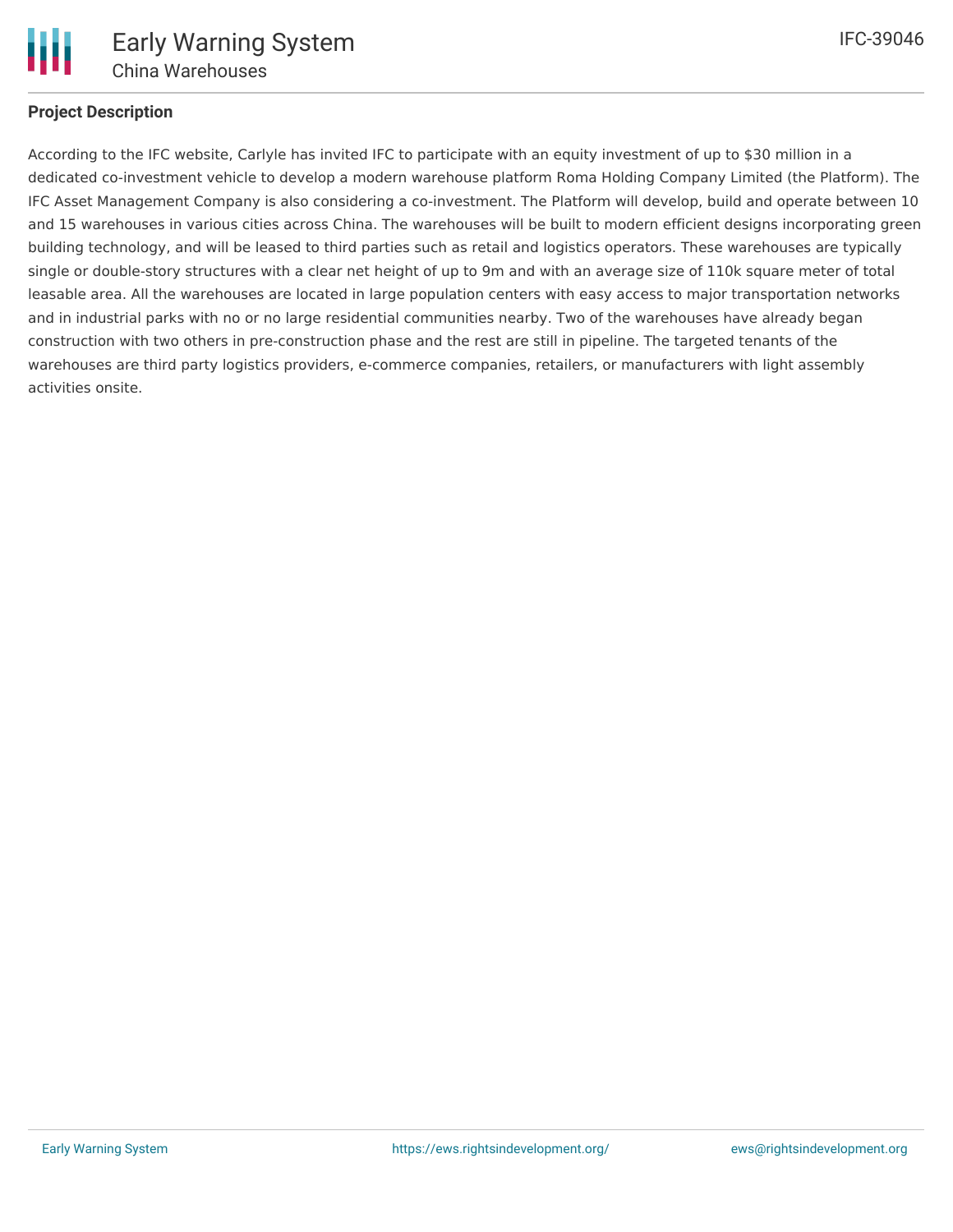### **Investment Description**

• International Finance Corporation (IFC)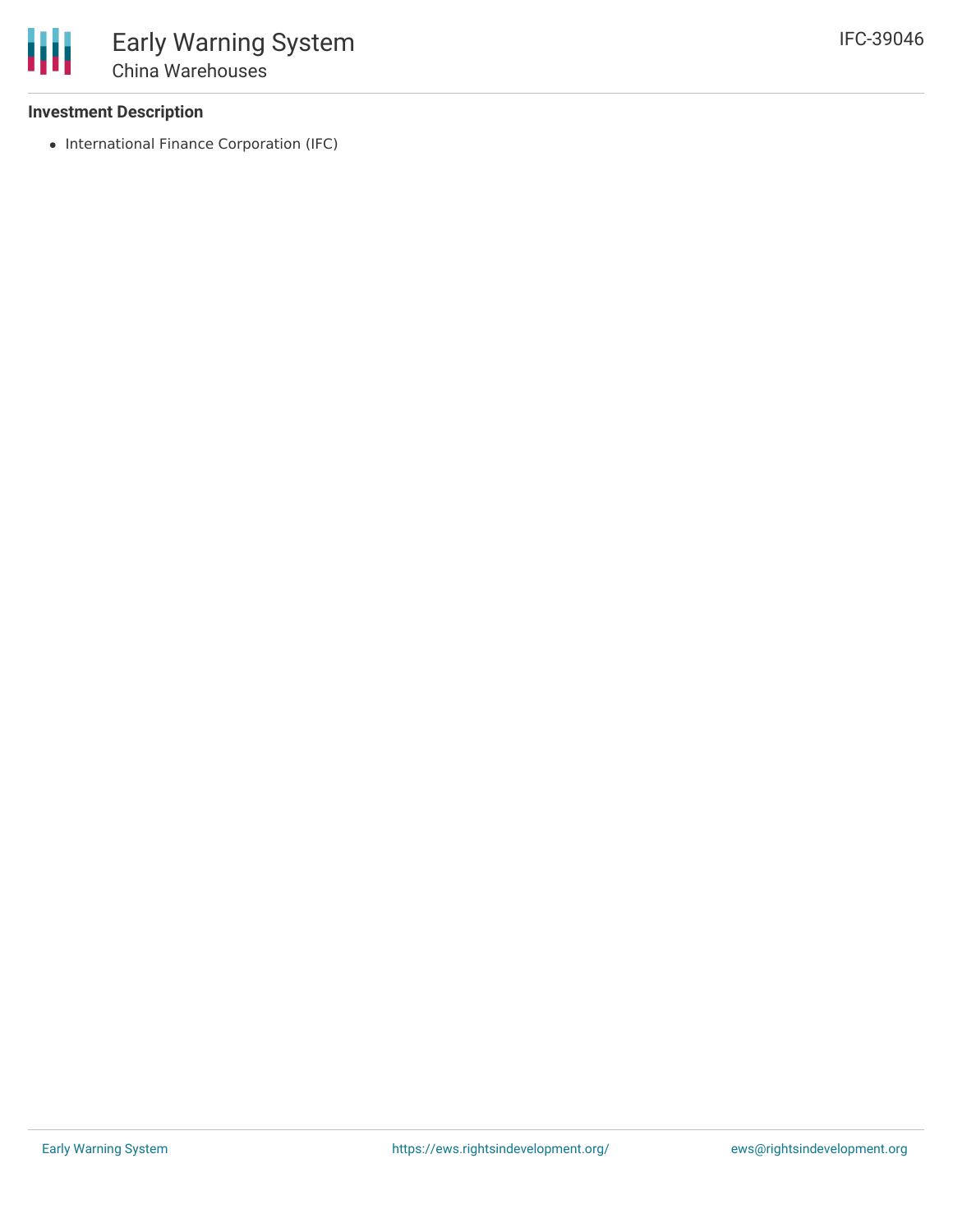

# Early Warning System China Warehouses

| <b>Private Actor 1</b> | <b>Private Actor</b><br>Role | <b>Private Actor</b><br>Sector | <b>Relation</b> | <b>Private Actor 2</b> | <b>Private Actor</b><br>2 Role | <b>Private Actor</b><br>2 Sector |
|------------------------|------------------------------|--------------------------------|-----------------|------------------------|--------------------------------|----------------------------------|
| $\sim$                 |                              | $\overline{\phantom{a}}$       | -               | Carlyle Group          | Parent Company                 | $\sim$                           |